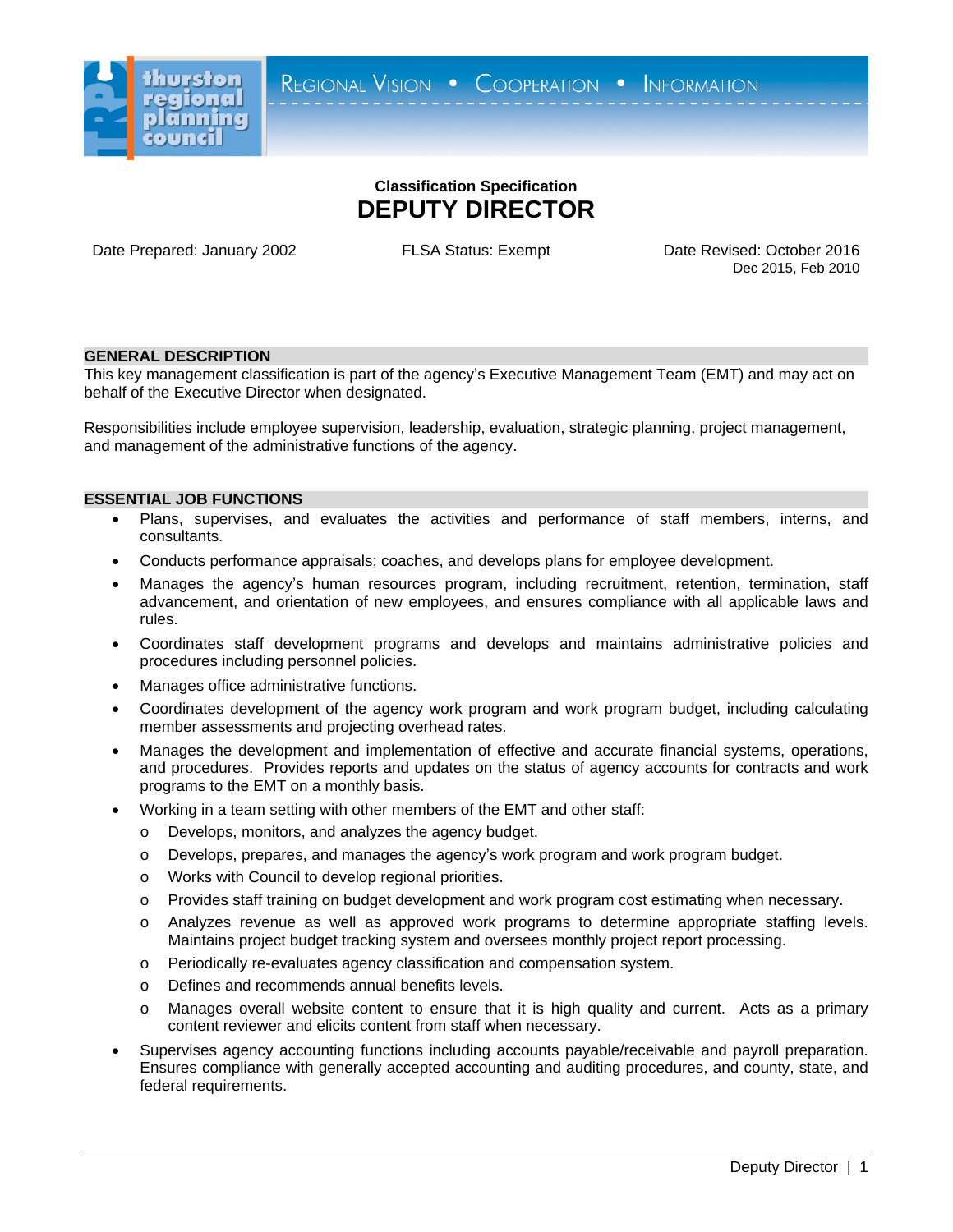- Prepares agency-wide financial reports, budget, and audit documents. Manages annual agency audit and is responsible for audit compliance.
- Coordinates with the EMT to administer agency contracts and grants; oversees contract and grant preparation and reviews all contract language; works with contractors to negotiate contract elements and values; manages grant documents and ensures proper and timely procedures for reporting and billing according to contract agreement and audit requirements.
- Identifies funding opportunities and supports development of grant applications for federal, state, local, and other funds to further Council goals and objectives.
- Supervises agency information technology functions, including budget, infrastructure, and program activities. In conjunction with information technology manager, plans and implements agency technology plan.
- Acts as agency purchasing officer, overseeing agency purchases. Generates purchase authorizations for major and minor purchases. Oversees recording, tagging, and surplussing of fixed assets. Manages coordination of office space and supporting elements such as telecommunications and electrical. Oversees building or equipment modification, repairs and maintenance.
- Establishes and oversees agency records management including long and short term storage, records retention, and database of archived records. Responds to and manages public records requests.
- Monitors emerging State and Federal legislation affecting administrative functions of the agency.
- Communicates and interacts with policy makers, executives, and administrators of other organizations at the request and on behalf of the Executive Director.
- Participates in intergovernmental committees at the request and on the behalf of the Executive Director to support administrative functions.
- Advises appointed and elected officials on policies and administrative procedures.
- Provides staff support to the Council and related committees.
- Responds to the most sensitive or complex inquiries or complaints.
- Prepares and presents oral and visual reports to Council, committees, community groups, and private organizations.

## **OTHER JOB FUNCTIONS**

Performs other related duties as assigned.

## **DISTINGUISHING FEATURES**

Positions assigned to the classification of Deputy Director are distinguished by the agency-wide level of responsibility for financial management, human resources, information technology, audit compliance, contracts and grant administration, employee leadership, and supervision. A comprehensive knowledge of financial management and systems, information technology, human resources management, and employee supervision is required.

## **WORKING CONDITIONS**

Work is generally performed indoors in an office environment. Must maintain a level of physical and mental fitness necessary to perform the essential functions of the position.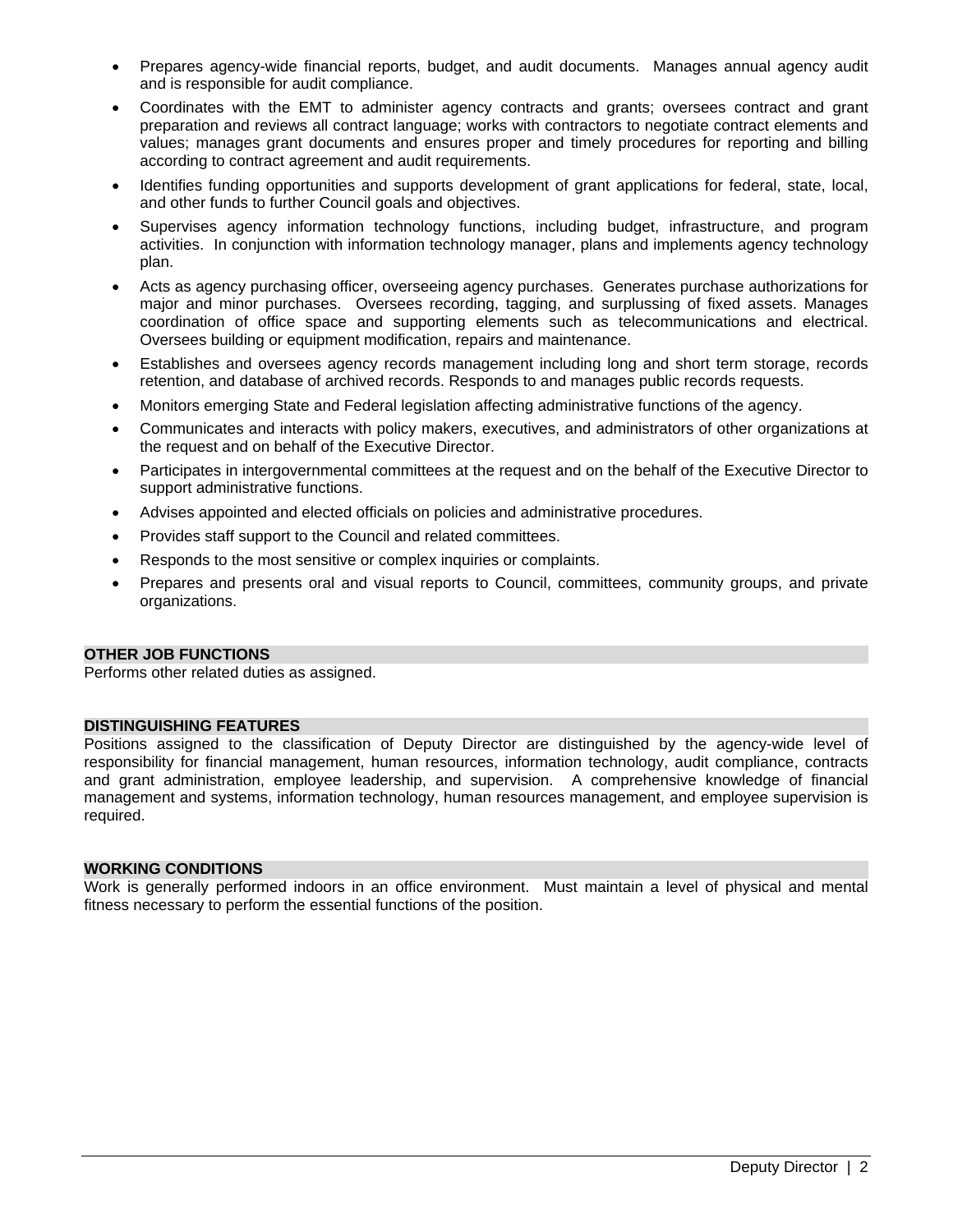# **EDUCATION & EXPERIENCE**

EXPERIENCE – MINIMUM:

- Five years of progressively responsible public sector administrative experience that provides comprehensive knowledge of the principles and practices of public and business administration.
- Four years of project management and/or supervision must be included in the five years of experience.

#### EDUCATION – MINIMUM:

Bachelor's degree in public or business administration or a closely related field.

#### PREFERRED:

Master's degree in public or business administration.

#### OR SUBSTITUTING

Any demonstrated combination of experience and education that provides the applicant with the required knowledge and abilities.

## **KNOWLEDGE AND ABILITIES**

Knowledge of:

- Supervisory principles and practices
- Current approaches to public agency financial management, budgeting, and accounting including generally accepted accounting and auditing procedures;
- Facilities management
- Information systems
- Human resources management including state and federal laws pertaining to public employment.
- Records management systems and techniques.
- Applicable Federal and State laws, rules, and regulations.
- Budgeting principles and practices.
- Project management principles and practices.
- Computer applications such as financial and accounting systems, spreadsheets, databases and word processing systems and their application in agency operations.
- Local government and political decision-making processes.
- Microsoft Office software for document, spreadsheet, and presentation preparation.

Ability to:

- Effectively manage and supervise a variety of positions throughout the agency.
- Manage complex projects.
- Evaluate, lead, develop, and motivate others.
- Anticipate and resolve organizational and operational issues in an effective and timely manner.
- Resolve conflict in an open and inclusive manner.
- Develop and interpret policies and procedures as well as analyze complex administrative and policy issues.
- Develop and write plans based on an analysis of data and ongoing stakeholder, community, and agency input.
- Prioritize work, organize tasks, set and meet deadlines, manage budgets, as well as manage numerous projects simultaneously.
- Communicate effectively both in writing and orally.
- Establish and maintain effective working relationships with policy makers and agency members, planning staff, agency staff, and the community.

#### **SPECIAL REQUIREMENTS**

Frequent travel to meetings and conferences is required, some of which may occur outside of regular business hours as well as occasionally working over 40 hours per week.

## **LICENSES/CERTIFICATES**